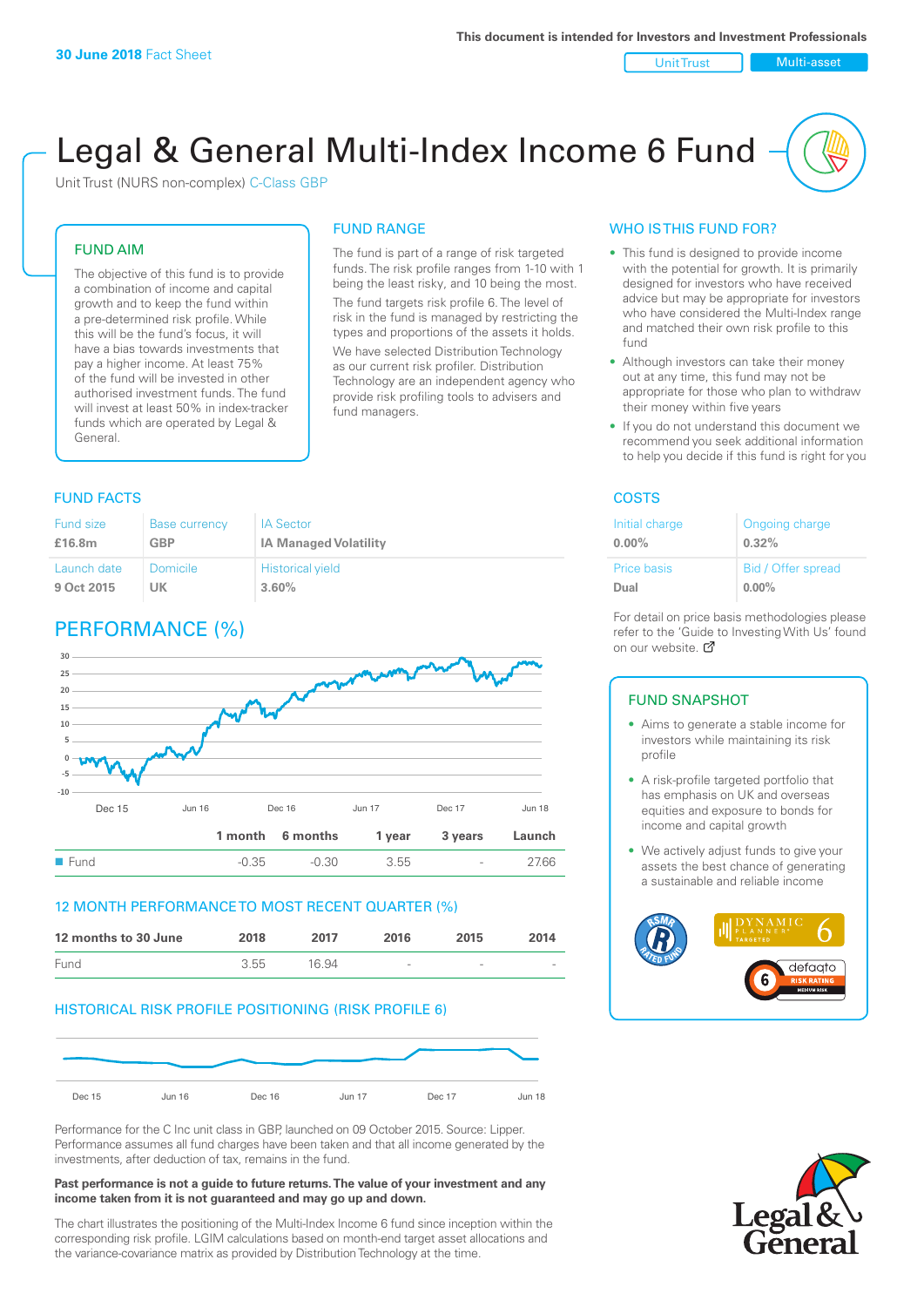# Legal & General Multi-Index Income 6 Fund

Unit Trust (NURS non-complex) C-Class GBP

# PORTFOLIO BREAKDOWN

All data source LGIM unless otherwise stated. Totals may not sum due to rounding.





# FUND MANAGERS

The fund managers have responsibility for managing the multi-index fund range. They are part of the Multi-Asset Funds (MAF) team in LGIM. This team focuses on designing and managing multi-asset funds that are tailored to match the specific objectives of various client types. The team sits within a wider Asset Allocation team which combines both depth of experience with a broad range of expertise from different fields, including fund management, investment consulting and risk management roles.

# TOP 10 HOLDINGS (%)

| <b>L&amp;G UK Index Trust</b>                                    | 10.2 |
|------------------------------------------------------------------|------|
| <b>L&amp;G US Index Trust</b>                                    | 7.8  |
| L&G Emerging Markets Government Bond (Local Currency) Index Fund | 7.6  |
| iShares UK Dividend UCITS ETF                                    | 7.5  |
| L&G Emerging Markets Government Bond (US\$) Index Fund           | 7.4  |
| <b>L&amp;G Pacific Index Trust</b>                               | 6.4  |
| L&G European Index Trust                                         | 6.3  |
| L&G High Income Trust                                            | 6.1  |
| <b>LGIM Global Corporate Bond Fund</b>                           | 4.7  |
| <b>L&amp;G UK Property Fund</b>                                  | 4.4  |